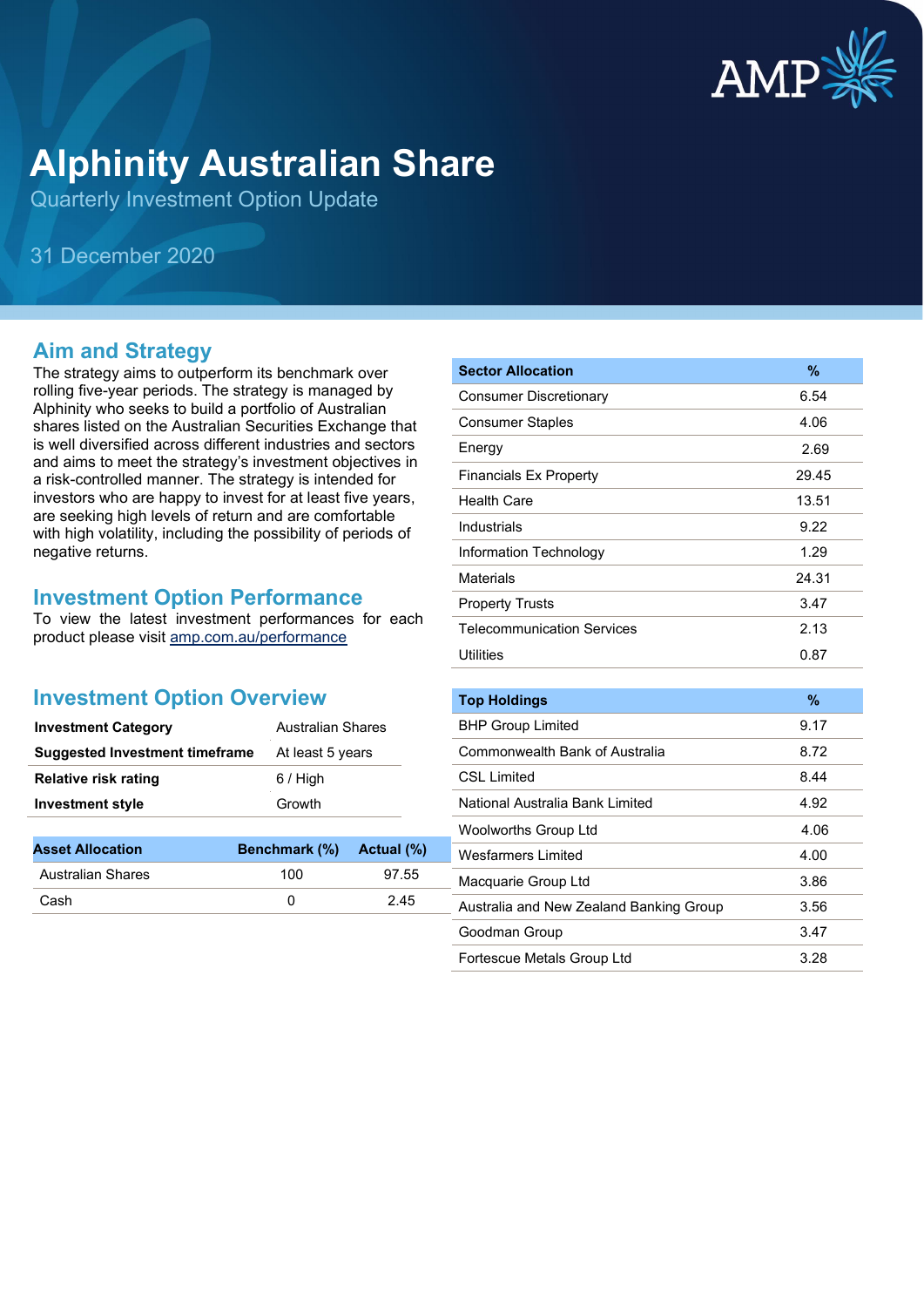### **Portfolio Summary**

- For the quarter ending Dec-2020, the investment option underperformed the benchmark.
- The investment option remains overweight to Resources and now also overweight Financials as the Manager continues to see some opportunity for Banks to recover some of their underperformance of the last couple of years as the risk of a more significant bad debt cycle has been reduced.
- The Manager's move back overweight in Healthcare in the second half of last year appears to have been a bit premature at this stage.
- Structural growth opportunities in Australian Healthcare remain strong and Alphinity expect it will continue to be rewarded over the medium term.

#### **Investment Option Commentary**

The market put on almost 14% in the December quarter, much of it in November when Covid vaccines were announced. The investment option underperformed this slightly but still delivered a strong absolute return for the quarter. It benefitted primarily from holdings in resource plays Fortescue Metals and Oz Minerals and not owning infant formula maker A2 Milk or the stock exchange, ASX. On the negative side, the biggest detractors were from gold producer Newcrest, blood fractionator CSL, hospital operator Ramsay Health and global insurer QBE; not owning consumer credit provider Afterpay also hurt performance somewhat.

The investment option outperformed over the year, best contributors again being Fortescue, Oz Minerals and CSL as well as BHP, industrial property developer Goodman Group, data annotator Appen and building products maker James Hardie. The key detractors were QBE, gas producer Santos, Newcrest, airline Qantas, property developer Mirvac and not owning Afterpay or accounting software provider Xero.

#### **Market Commentary**

A new year, a new market? While Alphinity are pretty sure they won't see an exact repeat of 2020, not everything is likely to change. The key will be to understand what might change and what might not.

The earnings outcome in 2020 turned out to be better than they initially feared but the strong market rebound that has taken place since March has so far primarily been driven by a re-rating of the market in anticipation of an earnings recovery in 2021 and beyond. Of course, ultra-low interest rates also supported higher equity valuations but even so, further upward re-rating looks unlikely so it will likely be the pace of earnings growth that determines market returns in the year ahead. Fortunately, economic indicators have remained positive despite the resurgence in Covid cases globally, especially in the US and Europe, as well as the setbacks in Australia, which of course have been on a very different scale. The vaccine rollout and diminishing "fear of the unknown" should mean that the current economic recovery has a good chance of staying more or less on track, supporting further market gains.

The decade-long debate about when they will see the end of low inflation has once again heated up in recent months. This is understandable considering the enormous amount of monetary and fiscal stimulus policy makers have provided. The strength of many commodity prices also suggests that they should remain alert and, even if they're reluctant to call a resurgence of inflation as the biggest risk to equity markets this year, it is likely that higher yields – especially for longer dated bonds – will provide some offset to the better earnings picture. A stronger Australian dollar is also looking like a headwind although, as with the risk from interest rates, AUD is only likely to continue to be in favour if the Australian economy, especially commodity prices, remains strong. This should also be supportive for overall earnings growth.

#### **Outlook**

The rebound in economic growth in Australia and globally has resulted in upgraded earnings expectations across large parts of the market. The portfolio has benefited from these upgrades, particularly in Resources but also in discretionary retailers. However, a number of other stocks in the market have also rallied in recent months even without the support of improved earnings expectations. This improvement might come with further reopening of the economy but would, in many cases, require that the world post-Covid looks much the same as it did before. This is a big assumption to make, in the Manager's view.

Furthermore, it also requires that this normalisation comes pretty soon. While Alphinity are encouraged by the better economic outlook it's important to remember that fiscal and monetary stimulus have been critical drivers so far. How long this remains the case will impact on where and how fast the earnings recovery can take place. They also expect that consumer and corporate behaviour will take some time to readjust and that some changes will be more permanent. For these reasons they remain underweight property, in particular office and retail property. They are also underweight Information Technology companies due to concerns about overly optimistic growth forecasts and valuations: these are Manager's largest sectoral underweights as they enter 2021.